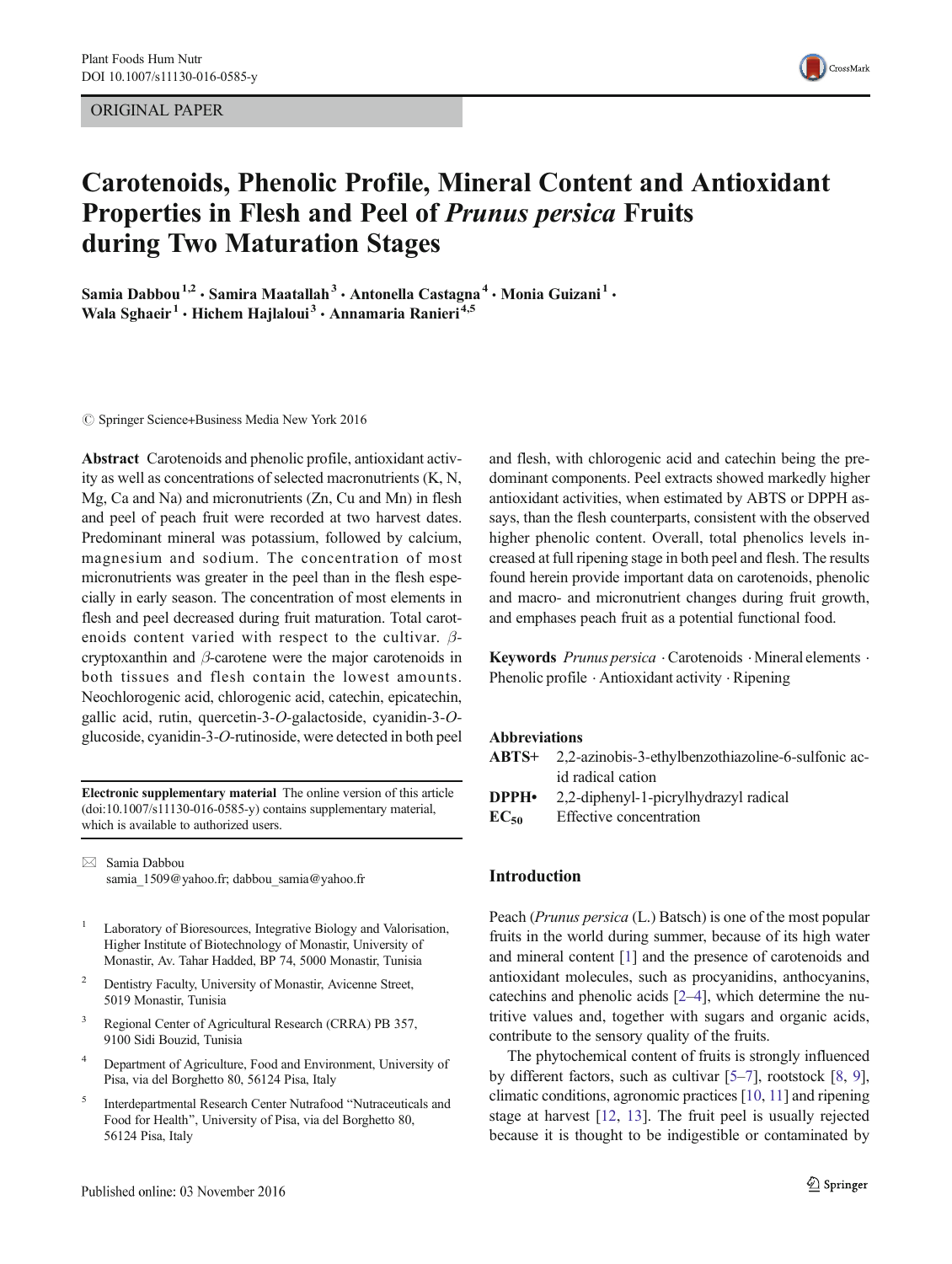sprays or human disease agents [[8\]](#page-6-0). However, it is richer in nutritive compounds than the edible fleshy parts. In particular, peel of peach and nectarine contains at least twice as much phenolics [[2\]](#page-6-0), carotenoids and ascorbic acid as the flesh [[6\]](#page-6-0).

Being a potential source of bioactive compounds, peach fruit presents relevant health implications [\[1\]](#page-6-0). The dietary intake of peach can reduce the generation of reactive oxygen species and provide protection from a number of chronic diseases [[14\]](#page-7-0). Peach shows laxative properties and is appropriate to prevent constipation and for the treatment of duodenum ulcers [\[6](#page-6-0), [15](#page-7-0)]. β-carotene,  $\alpha$ -carotene, and β-cryptoxanthin are precursors of vitamin A, essential for normal growth, reproduction, vision and resistance to infection. A severe deficiency in vitamin A can lead to xerophtalmia and irreversible blindness [\[16](#page-7-0)]. Furthermore, chlorogenic and neochlorogenic acids were found to be the two specific phenolic acid components of peaches and plums able to kill breast cancer cells [[17\]](#page-7-0).

To the best of our knowledge, information about nutritional values of peach fruit from Tunisia at different ripening stages is scarce. In a previous paper [[18\]](#page-7-0), we reported a genotype influence on fatty acid and volatile compounds composition of the three peach cultivars studied in the present research. Moreover, a ripening-dependent effect was observed, suggesting that the best harvesting time to achieve optimal characteristics should be the commercial ripening date. In this context, this paper aims to characterize the nutraceutical properties (carotenoids and phenolic profile, antioxidant and reducing power) and the mineral composition of flesh and peel from three peach cultivars produced in Tunisia to determine the adequate date of maturity for each variety.

#### Materials and Methods

## Plant Material

Three peach (Prunus persica (L.) Batsch) cultivars ('Early May Crest', 'Sweet Cap' and 'O'Henry') were grown in the two seasons 2013–2014 at an experimental orchard (Regional Center of Agricultural Research Farm in the region of Sidi Bouzid), Center-West of Tunisia (35°2′0″N, 9°30′0″E; at 313 m a.s.l.) [\[18\]](#page-7-0). The study was conducted at two harvest dates. The first harvest date, named commercial ripening, represents the beginning of ripening and is performed when the fruit is fully developed and the full degree of color is almost attained but the flesh is firm and the fruit would stand shipping. This date is preferred by farmers since fruit is very resistant to marketing conditions (refrigeration, export, etc.). The second harvest date represents the full ripening of fruits from the point of view of taste, color, etc. For each ripening stage, three replicates were made. Each replicate consisted of 20 fruits collected from three trees in order to obtain a representative set of fruits. Once fruits were hand harvested,

peel and flesh were separated within 24 h, lyophilised and stored at −20 °C until analysis.

#### Methods

Please see electronic supplementary material as File 1and Fig. S1.

# Results and Discussion

#### Macro and Micro Elements

The microelements (Cu, Mn and Zn) and macroelements (Ca, Mg, Na, N and K) profiles in peel and flesh of three different peach cultivars are listed in Table [1.](#page-2-0) Similar profiles were present in peel and flesh for the three peach cultivars, whereas significant differences were observed for each individual mineral. In this study, the peach fruit proved to be one of the most suitable sources of macroelements, especially potassium (Table [1](#page-2-0)). This finding is in accordance with previous results obtained for Prunus persica cultivars [\[19\]](#page-7-0) where potassium levels were higher in flesh than peel. High potassium intake was positively associated with bone metabolism, lower blood pressure and reduced cardiovascular disease morbidity and mortality [[20](#page-7-0), [21](#page-7-0)]. Magnesium is generally present in high amounts in the peel of the three peach cultivars (Table [1\)](#page-2-0). Only few changes were observed in the content of macroelements throughout ripening. Sodium and nitrogen were relatively less concentrated, which might be considered as a favorable result in view of the need to consume low quantities of these minerals. Zinc, copper and manganese, essential microelements for human enzymes metabolism [\[22](#page-7-0)], were more concentrated in peel than in flesh, with zinc and copper being the major elements in all samples (Table [1\)](#page-2-0). All micronutrients, with few exceptions, were similarly concentrated during ripening.

#### Nutraceutical Compounds

Carotenoids Color changes that take place specially during ripening process strongly influence both visual and eating quality of peaches and nectarines. Genotypic differences markedly affect color intensity, the main pigments responsible for color (both skin and flesh) being carotenoids [[23\]](#page-7-0). Total carotenoids content varied among cultivars (Table [1](#page-2-0)), with 'O'Henry' showing the highest contents. In both tissues, βcryptoxanthin and  $\beta$ -carotene were the major carotenoids, even if cultivar-dependent differences were observed, in agreement with previous reports [[6,](#page-6-0) [24,](#page-7-0) [25](#page-7-0)]. In particular,  $\beta$ carotene was the main carotenoid in 'O'Henry', while 'Sweet Cap' presented higher β-cryptoxanthin concentration. In 'Early May Crest' differences were observed between the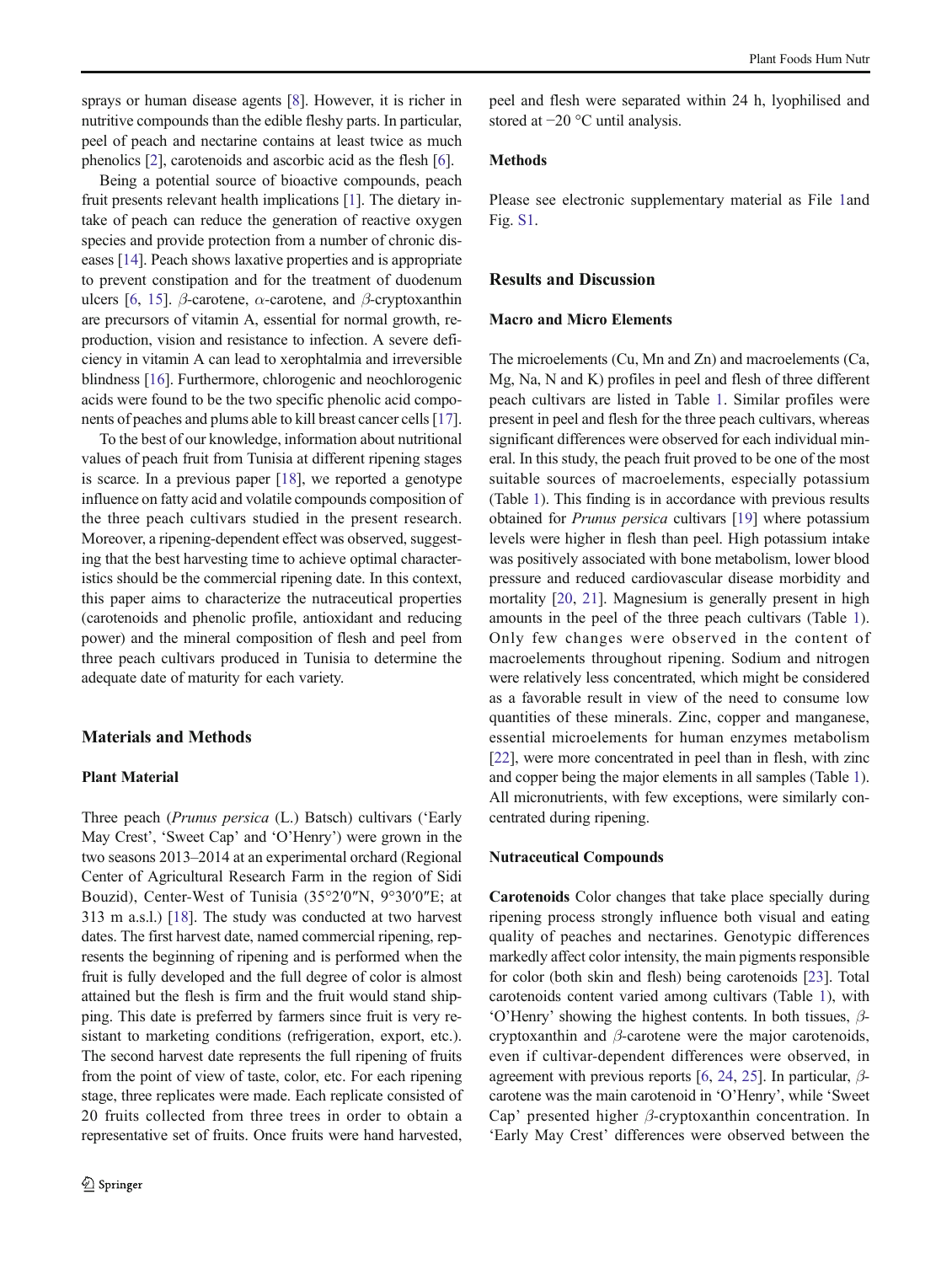<span id="page-2-0"></span>

| Table 1                              | Minerals (mg 100 $g^{-1}$ DW) and carotenoids (µg 100 $g^{-1}$   |                                                                          | FW) evaluated in peel and flesh from Prunus persica cultivars harvested at two different dates |                                                                  |                                                                                             |                                                 |                                                                   |
|--------------------------------------|------------------------------------------------------------------|--------------------------------------------------------------------------|------------------------------------------------------------------------------------------------|------------------------------------------------------------------|---------------------------------------------------------------------------------------------|-------------------------------------------------|-------------------------------------------------------------------|
|                                      | Commercial ripening                                              |                                                                          |                                                                                                |                                                                  |                                                                                             |                                                 | Full ripening                                                     |
|                                      | Sweet Cap                                                        |                                                                          | Early May Crest                                                                                |                                                                  | $O'$ Henry                                                                                  |                                                 | Sweet Cap                                                         |
|                                      | Peel                                                             | Flesh                                                                    | Peel                                                                                           | Flesh                                                            | Peel                                                                                        | Flesh                                           | Peel                                                              |
|                                      |                                                                  |                                                                          |                                                                                                |                                                                  |                                                                                             |                                                 |                                                                   |
| Minerals                             |                                                                  |                                                                          |                                                                                                |                                                                  |                                                                                             |                                                 |                                                                   |
| Mg                                   | $76.87 \pm 6.46^f$                                               | $79.07 \pm 7.56^{\text{b,*}}$                                            | $116.55 \pm 11.79^{\circ}$                                                                     | $107.87 \pm 9.82^a$                                              | $90.60 \pm 8.47^{\text{f},\text{S}}$                                                        | $80.34 \pm 6.22^b$                              | $66.90 \pm 9.27^{q,+}$                                            |
| Ca                                   | $74.53 \pm 11.16^{f,++}$                                         | $33.13 \pm 7.29^b$                                                       | $85.95 \pm 12.51$ <sup>e.f</sup>                                                               | $66.56 \pm 12.74^a$                                              | $103.97 \pm 16.42$ <sup>e,++</sup>                                                          | $39.68 \pm 1.52^{b,**}$                         | $61.42 \pm 3.04$ <sup>q,+++</sup>                                 |
| $\overline{z}$                       | $1.95 \pm 0.51$ °                                                | $1.07 \pm 0.16^{b,*}$                                                    | $1.35\pm0.40^{\mathrm{e,f}}$                                                                   | $1.07\pm0.03^{\mathrm{b}}$                                       | $0.92 \pm 0.03$ <sup>f,+</sup>                                                              | $1.46 \pm 0.27$ <sup>a,*</sup>                  | $1.06 \pm 0.16^{9+}$                                              |
| Mn                                   | $0.36 \pm 0.08^{\rm f, +}$                                       | $0.07\pm0.03^{\rm b}$                                                    | $0.76\pm0.07^{\rm e}$                                                                          | $0.64 \pm 0.10^{\mathrm{a,*}}$                                   | $0.44\pm0.05^{\mathrm{f},++}$                                                               | $0.17\pm0.06^{\mathrm{b}}$                      | $0.26\pm0.03^{\rm r}$                                             |
| $\ddot{\circ}$                       | $1.16 \pm 0.03^{f,8,++}$                                         | $0.87 \pm 0.10^{\rm a,*}$                                                | $0.28\pm0.10^{\rm f}$                                                                          | $0.18 \pm 0.06^{b,*}$                                            | $4.88 \pm 1.61^{\circ.88,+}$                                                                | $0.92 \pm 0.08^{\rm a,*}$                       | $1.62 \pm 0.19^{p,++}$                                            |
| $\overline{\mathbf{K}}$              | $1415.01 \pm 120.31^{\text{e},+}$                                | $1774.55 \pm 49.72$ <sup>**</sup>                                        | $1405.70 \pm 21.44^{\circ}$                                                                    | $1485.86 \pm 171.50^a$                                           | $1283.67 \pm 143.76^{\circ}$                                                                | $1567.51 \pm 295.38^a$                          | $1308.10 \pm 100.67^{pq}$                                         |
| $\vec{z}$<br>$\overline{z}$          | $19.01 \pm 2.37^8$<br>$6.37 \pm 0.13^{\circ}$                    | $5.12 \pm 0.53^{b,*}$<br>$24.63 \pm 4.71^b$                              | $33.02 \pm 8.41^{\rm f}$<br>$6.43 \pm 0.28^{\circ}$                                            | $34.59 \pm 4.95^a$<br>$6.92 \pm 0.66^{\mathrm{a,*}}$             | $58.41 \pm 7.51^{\circ.8++}$<br>$5.00 \pm 0.18^{f, +}$                                      | $16.73 \pm 3.23^b$<br>$3.82 \pm 0.93^{b}$       | $5.97 \pm 0.36^{p,+}$<br>$16.03 \pm 3.46$                         |
| Carotenoids                          |                                                                  |                                                                          |                                                                                                |                                                                  |                                                                                             |                                                 |                                                                   |
| Lutein                               | 'nd                                                              | $_{\rm nd}$                                                              | $10.54 \pm 1.45^{\circ.88\cdots+}$                                                             | $2.49 \pm 1.04$ <sup>a,*</sup>                                   | $7.66 \pm 0.38$ <sup>f, §§, ++</sup>                                                        | $3.79 \pm 0.44$ <sup>a,++</sup>                 | $_{\rm nd}$                                                       |
| Lycopene                             | $221.09 \pm 42.81^{\mathrm{e},+}$                                | $22.00 \pm 5.29^{a,*}$                                                   | $45.57 \pm 2.08$ <sup>f, ss, ++</sup>                                                          | $13.51 \pm 3.31^{b,***}$                                         | $57.66 \pm 6.24$ <sup>f;</sup> \$\$ <sub>3</sub> ,++                                        | $17.86 \pm 2.55^{\circ,*}$                      | $327.90 \pm 85.89^{p,+}$                                          |
| β-carotene                           | $385.13 \pm 49.35^{f,++}$                                        | $61.30 \pm 8.83$ <sup>a,*</sup>                                          | $653.93 \pm 84.46^{f,88.++}$                                                                   | $358.10 \pm 71.91$                                               | $2276.90 \pm 265.19^{\text{e},88,\text{++}}$                                                | $1065.65 \pm 288.16^b$                          | $410.13 \pm 97.00^{q,+}$                                          |
| Total carotenoids<br>ß-cryptoxanthin | $2766.985 \pm 452.021^{f,++}$<br>$2160.77 \pm 362.88^{\circ.++}$ | $376.596 \pm 13.642$ <sup>a,*</sup><br>$293.30 \pm 25.73$ <sup>a,*</sup> | $1540.18 \pm 133.43$ <sup>g, §§, ++</sup><br>$830.15 \pm 51.32^{f,88,++}$                      | $547.64 \pm 86.54$ <sup>a,b,*</sup><br>$173.54 \pm 31.57^{a,**}$ | $4191.64 \pm 760.70^{\text{e},88,\text{++}}$<br>$1849.42 \pm 563.72^{\text{e},\text{s},++}$ | $1379.24 \pm 244.83^b$<br>$291.94 \pm 105.75^a$ | $2352.85 \pm 597.97$ <sup>p,+</sup><br>$3090.88 \pm 776.26^{p,+}$ |
|                                      | Full ripening                                                    |                                                                          |                                                                                                |                                                                  |                                                                                             |                                                 |                                                                   |
|                                      |                                                                  |                                                                          |                                                                                                |                                                                  |                                                                                             |                                                 |                                                                   |
|                                      | Sweet Cap                                                        |                                                                          | Early May Crest                                                                                |                                                                  | O'Henry                                                                                     |                                                 |                                                                   |
|                                      | Flesh                                                            |                                                                          | Peel                                                                                           | Flesh                                                            | Peel                                                                                        |                                                 | Flesh                                                             |
| Minerals                             |                                                                  |                                                                          |                                                                                                |                                                                  |                                                                                             |                                                 |                                                                   |
|                                      |                                                                  |                                                                          |                                                                                                |                                                                  |                                                                                             |                                                 |                                                                   |
| Mg                                   | $47.11 \pm 6.68^{2}$                                             |                                                                          | $109.85 \pm 14.16^P$                                                                           | $105.04 \pm 11.59$ <sup>x</sup>                                  | $111.98 \pm 6.13^{p,+}$                                                                     |                                                 | $76.61 \pm 10.86^{\circ}$                                         |
| ී                                    | $23.97 \pm 3.89^{\circ}$                                         |                                                                          | $87.02 \pm 13.54^{pq,+}$                                                                       | $55.71 \pm 9.40^{\circ}$                                         | $93.02 \pm 19.12^{p,+}$                                                                     |                                                 | $58.81 \pm 1.81^{\text{x}}$                                       |
| $\overline{z}$                       | $0.68 \pm 0.12^{\nu}$                                            |                                                                          | $1.58\pm0.25$ $^{\mathrm{p},+}$                                                                | $1.01 \pm 0.02^{\rm x}$                                          | $1.03 \pm 0.12^9$                                                                           |                                                 | $0.74 \pm 0.17^y$                                                 |
| $\mathbf{M}$ n                       | $0.11 \pm 0.07^y$                                                |                                                                          | $0.64 \pm 0.01$ $^{\rm p,++}$                                                                  | $0.40 \pm 0.05^{\rm x}$                                          | $0.53 \pm 0.03$ 9+                                                                          |                                                 | $0.17 \pm 0.06^{\circ}$                                           |
| $\vec{C}$                            | $0.64\pm0.05^{\rm x}$                                            |                                                                          | $0.41 \pm 0.079$                                                                               | $0.31 \pm 0.03^y$                                                | $0.07\pm0.03^{\rm r}$                                                                       |                                                 | $0.16\pm0.08^{z}$                                                 |
| $\overline{\mathbf{K}}$              | $1418.23 + 89.83^{xy}$                                           |                                                                          | $1408.23 \pm 30.05^p$                                                                          | $1557.80 \pm 141.27^{\circ}$                                     |                                                                                             | $1191.38 \pm 109.949$                           | $1340.84 \pm 70.01^y$                                             |
| $\rm \Xi$                            | $19.02 \pm 7.99$ <sup>x</sup>                                    |                                                                          | $47.97 \pm 7.89^p$                                                                             | $31.46 \pm 6.44^{\circ}$                                         | $33.21 \pm 5.95^{q}$                                                                        |                                                 | $29.66 \pm 6.60^x$                                                |
| $\overline{z}$                       | $3.71 \pm 0.59^{\circ}$                                          |                                                                          | $4.80 \pm 0.29$ P                                                                              | $5.54 \pm 0.07^{\rm x}$                                          | $5.22 \pm 0.80^p$                                                                           |                                                 | $3.85 \pm 0.62^y$                                                 |
| Carotenoids                          |                                                                  |                                                                          |                                                                                                |                                                                  |                                                                                             |                                                 |                                                                   |
| Lutein                               | 'nd                                                              | $_{\rm nd}$                                                              |                                                                                                | $5.20 \pm 1.24^{x,++}$                                           | $12.02 \pm 2.30^{p,++}$                                                                     |                                                 | $5.62 \pm 0.65$ <sup>x,++</sup>                                   |
| Lycopene                             | $17.66 \pm 4.07^{\circ}$                                         |                                                                          | $140.04 \pm 34.17^{q,++}$                                                                      | $25.32 \pm 2.32^x$                                               | $36.92 \pm 4.93^{t,+}$                                                                      |                                                 | $22.64 \pm 4.48$ <sup>z</sup>                                     |
|                                      |                                                                  |                                                                          |                                                                                                |                                                                  |                                                                                             |                                                 |                                                                   |
|                                      |                                                                  |                                                                          |                                                                                                |                                                                  |                                                                                             |                                                 |                                                                   |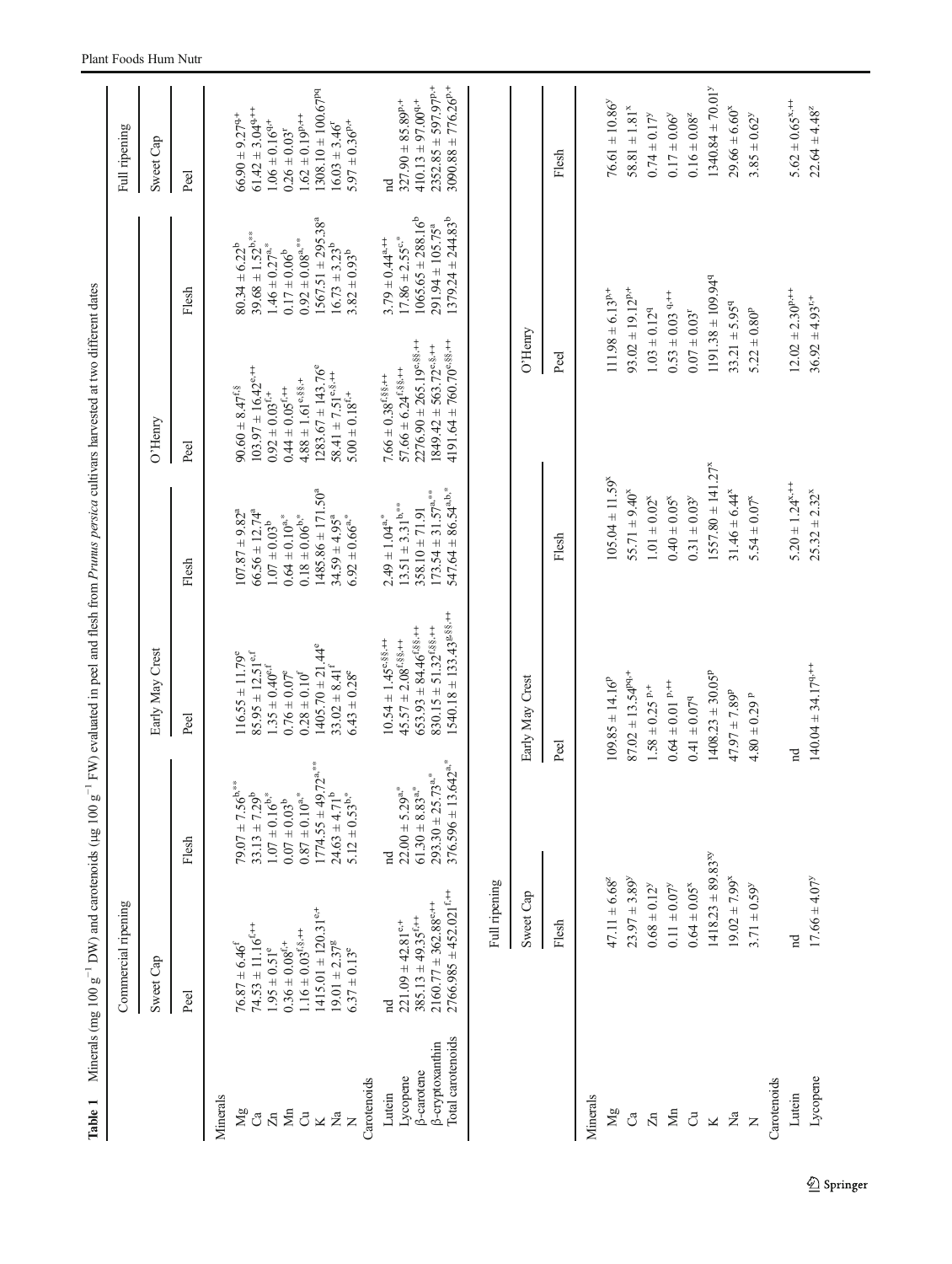| I |
|---|
|   |
|   |
|   |
|   |
|   |
|   |

|                        | Full ripening              |                                   |                       |                            |                       |
|------------------------|----------------------------|-----------------------------------|-----------------------|----------------------------|-----------------------|
|                        | Sweet Cap                  | Early May Crest                   |                       | O'Henry                    |                       |
|                        | Flesh                      | Peel                              | Flesh                 | Peel                       | Flesh                 |
| <b>B-carotene</b>      | $35.75 \pm 5.50^{\circ}$   | $1569.65 \pm 260.41^{p,++}$       | $405.24 \pm 133.91^x$ | $2730.95 \pm 616.09^{t,+}$ | $1108.50 \pm 88.85^y$ |
| <b>B-cryptoxanthin</b> | $181.83 \pm 53.10^9$       | $1664.12 \pm 336.68^{p,++}$       | $330.91 \pm 29.68^x$  | $814.45 \pm 289.46^{9+}$   | $341.28 \pm 40.92^z$  |
| Total carotenoids      | $235.23 \pm 61.94^{\circ}$ | $3373.81 \pm 612.48$ <sup>p</sup> | $766.67 \pm 103.70^8$ | $3594.35 \pm 899.57^{9+}$  | $1478.03 \pm 47.62^z$ |

respect to harvest period for flesh at each harvest p < 0.05. Different symbols §, §§, for the same parameter, within columns indicate significant differences p < 0.05 with respect to harvest period for peel at

respect to harvest period for flesh at each harvest  $p < 0.05$ . Different symbols §, §§, for the same parameter, within columns indicate significant differences  $p < 0.05$  with respect to harvest period for peel at

each harvest  $p < 0.05$ . Different symbols  $+, +,$  for the same parameter, within columns indicate significant differences between peel and flesh with respect to cultivar

each harvest  $p < 0.05$ . Different symbols +,++, for the same parameter, within columns indicate significant differences between peel and flesh with respect to cultivar

two tissues, β-cryptoxanthin being more concentrated in the peel and  $\beta$ -carotene in the flesh. Both  $\beta$ -carotene and  $\beta$ cryptoxanthin are vitamin A precursors, even if  $\beta$ -carotene seems to be a preferred substrate of enzymes involved in carotenoid absorption and conversion to vitamin A [\[26](#page-7-0)]. All carotenoids were less concentrated in the flesh, confirming previous results [[25](#page-7-0)]. Differences between the two tissues were particularly evident in 'Sweet Cap ', where flesh total carotenoids were about 86 and 92 % lower than in the peel, at commercial and full ripening, respectively. Comparing the two ripening stages, no statistical differences were found for 'Sweet Cap'; however, an increase was observed from commercial to full ripening for 'Early May Crest' and 'O'Henry' cultivars (Table [1\)](#page-2-0).

Phenolics Table [2](#page-4-0) shows the phenolic profile of peel and flesh of the three peach cultivars at the two different ripening stages. In both tissues, neochlorogenic acid was generally less concentrated than chlorogenic acid, in accordance with published findings [ [2](#page-6-0) , [3](#page-6-0) , [7](#page-6-0) , [24](#page-7-0)]. Cholorogenic and neochlorogenic acids are reported to be more concentrated in immature fruits [[27\]](#page-7-0). A ripening dependent decrease of neochlorogenic acid was observed in ' O 'Henry ' peel, while chlorogenic acid underwent a decrease in the flesh of 'Early My Crest ' and 'O'Henry'. Conversely, 'Sweet Cap' peel showed the highest values of both acids at full ripening (Table [2\)](#page-4-0). Similar amounts of neochlorogenic acid were detected in peel and flesh of 'O'Henry' and, limited to commercial ripening, of 'Sweet Cap ' fruit, while 'Early May Crest ' exhibited higher concentration of neochlorogenic acid in the flesh at both ripening stages (Table [2](#page-4-0)).

In accordance with previous reports [ [2](#page-6-0) , [9\]](#page-6-0), catechin was the main monomeric flavan-3-ol, and epicatechin was present in lower amounts in any cultivar and tissue and for any ripening stage (Table [2](#page-4-0)). Catechin showed a wide range of concentration among samples. Sweet Cap' exhibited the highest concentration in both tissues, while 'Early May Crest', particularly at commercial ripening, showed the lowest values.

Cyanidin-3-glucoside and cyanidin-3-rutinoside were quantitatively higher in peel than flesh tissue. Cyanidin-3 glucoside represented the main anthocyanin in 'Early May Crest' and 'O'Henry', while 'Sweet Cap' mainly contained cyanidin-3-rutinoside. Generally, peel anthocyanins are more concentrated in yellow-fleshed than white-fleshed cultivars [\[2](#page-6-0), [5](#page-6-0)], as observed in our work for the yellow-fleshed cultivars 'Early May Crest' and 'O'Henry' (Table [2](#page-4-0)). This latter also showed good amounts of anthocyanins in the flesh, particularly at full ripening.

'Sweet cap' presented the highest amount of total phenolics at both harvest dates, although it showed very low anthocyanin concentration. 'Early May Crest' and 'O'Henry' exhibited the lowest amount at commercial and full ripening, respectively (Table [2](#page-4-0)).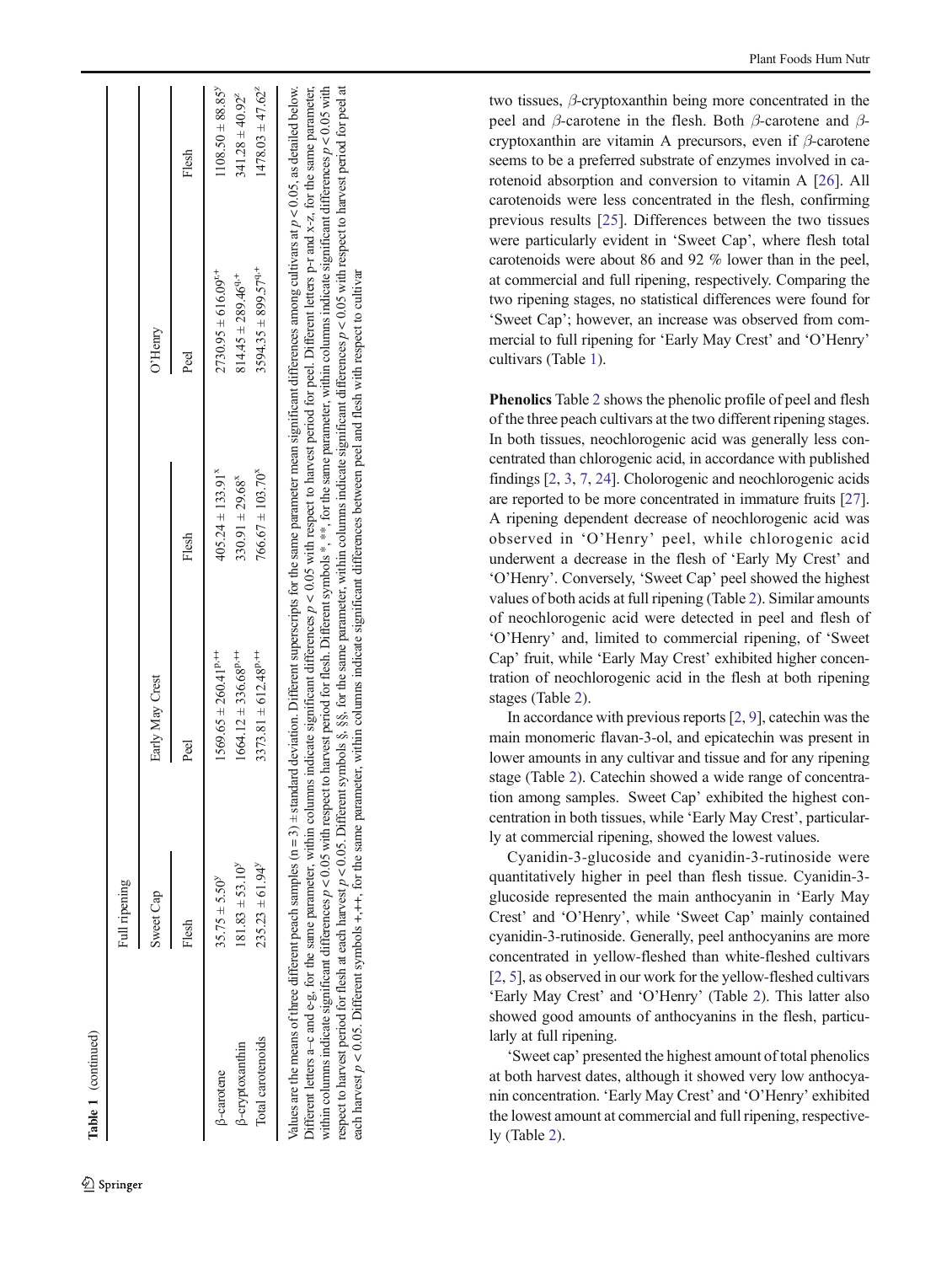| Table 2                                   | Commercial ripening                                                  |                                                     | Phenolic profile (mg kg <sup>-1</sup> FW) and effective concentration (EC <sub>50</sub> ) values (mg kg <sup>-1</sup> FW) evaluated in peel and flesh from <i>Prunus persica</i> cultivars harvested at two different dates |                                                                    |                                                                    |                                                         | Full ripening                                                |
|-------------------------------------------|----------------------------------------------------------------------|-----------------------------------------------------|-----------------------------------------------------------------------------------------------------------------------------------------------------------------------------------------------------------------------------|--------------------------------------------------------------------|--------------------------------------------------------------------|---------------------------------------------------------|--------------------------------------------------------------|
|                                           | Sweet Cap                                                            |                                                     | Early May Crest                                                                                                                                                                                                             |                                                                    | $O'$ Henry                                                         |                                                         | Sweet Cap                                                    |
|                                           | Peel                                                                 | Flesh                                               | Peel                                                                                                                                                                                                                        | Flesh                                                              | Peel                                                               | Flesh                                                   | Peel                                                         |
| Phenolic profile                          |                                                                      |                                                     |                                                                                                                                                                                                                             |                                                                    |                                                                    |                                                         |                                                              |
| Neochlorogenic acid<br>Chlorogenic acid   | $110.40 \pm 9.95^{\circ.88}$<br>$53.87 \pm 2.68^{\text{e},\text{S}}$ | $13 \pm 1.64^a$<br>$56.28 \pm 4.85^a$<br>89.1       | $19.65 \pm 4.49$ <sup>g,++</sup><br>$63.92 \pm 10.43^g$                                                                                                                                                                     | $85.42 \pm 14.61^{\mathrm{a,*}}$<br>$50.00 \pm 7.83$ <sup>ab</sup> | $89.09 \pm 5.28$ <sup>f,+</sup><br>$34.97 \pm 4.19$ <sup>f.8</sup> | $55.54 \pm 7.09^{b,*}$<br>$41.42 \pm 5.43^b$            | $206.97 \pm 17.89^{\text{p},++}$<br>$98.25 \pm 10.90^{p,++}$ |
| Total hydroxycimamic acids                | $164.28 \pm 12.51^{\circ.88}$                                        | $145.42 \pm 5.22^a$                                 | $83.58 \pm 12.73^{8,+}$                                                                                                                                                                                                     | $135.42 \pm 19.79^{a,*}$                                           | $124.06 \pm 9.44$ <sup>f,+</sup>                                   | $96.96 \pm 12.51^b$                                     | $305.22 \pm 27.10^{p,++}$                                    |
| Catechin                                  | $117.59 \pm 4.89^{\circ.88}$                                         | $176.42 \pm 49.91^{a,*}$                            | $24.18 \pm 6.17^8$                                                                                                                                                                                                          | $12.95 \pm 4.83^b$                                                 | $55.44 \pm 15.61$ <sup>f</sup>                                     | $37.65 \pm 17.34^b$                                     | $218.00 \pm 10.96$ <sup>p,+</sup>                            |
| Epicatechin                               | $41.16 \pm 7.76^{\text{e},8}$                                        | $25.63 \pm 2.08$ <sup>a,*</sup>                     | $12.65 \pm 4.19^f$                                                                                                                                                                                                          | $4.17 \pm 0.54^{\rm b,*}$                                          | $19.37 \pm 3.26^{5.8++}$                                           | $8.46 \pm 1.10^{b}$                                     | $65.57 \pm 3.87^p$                                           |
| Total flavan-3-ols acids                  | $158.75 \pm 12.56^{\circ.88}$<br>$44.67 \pm 2.76^{\circ}$ . 88       | $202.06 \pm 51.91^{a,*}$<br>$30.53 \pm 4.61^{b,**}$ | $36.83 \pm 10.34^8$<br>$54.97 \pm 7.58$ <sup>e</sup>                                                                                                                                                                        | $17.12 \pm 5.18^b$                                                 | $74.81 \pm 15.67^{\rm f}$<br>$45.02 \pm 15.53^{\circ}$             | $46.11 \pm 18.34^b$<br>$31.45 \pm 1.12^b$               | $283.57 \pm 14.1^{\circ}$<br>$84.77 \pm 8.32^p$              |
| Total hydroxybenzoic acids<br>Gallic acid | $44.67 \pm 2.76^{\circ}$ .88                                         | $30.53 \pm 4.61^{b,**}$                             | $54.97 \pm 7.58^e$                                                                                                                                                                                                          | $28.60 \pm 2.98$ <sup>a</sup><br>$28.60 \pm 2.98^a$                | $45.02 \pm 15.53^{\circ}$                                          | $31.45 \pm 1.12^{b}$                                    | $84.77 \pm 8.32^p$                                           |
| Quercetin-3-rutinoside                    | $27.80 \pm 9.44^{\circ,+}$                                           | $2.47 \pm 0.41^a$                                   | $12.50 \pm 5.55$ <sup>e,+</sup>                                                                                                                                                                                             | $1.27 \pm 0.35^{b}$                                                | $27.98 \pm 9.56^{\circ,++}$                                        | $1.44 \pm 0.21^{b,*}$                                   | $30.51 \pm 2.42^{p,++}$                                      |
| Quercetin-3-galactoside                   | $52.95 \pm 10.67^{\text{c},+}$                                       | $16.19 \pm 1.92^{\text{ a},*}$                      | $16.65 \pm 7.79^{\rm f}$                                                                                                                                                                                                    | $4.31 \pm 1.34^b$                                                  | $45.49 \pm 12.28$ <sup>e,+</sup>                                   | $10.13 \pm 6.86^{ab}$                                   | $57.48 \pm 10.16^p$                                          |
| Total flavonols                           | $80.75 \pm 20.07^{\circ,++}$                                         | $18.66 \pm 2.29^{a,*}$                              | $29.15 \pm 13.34$ <sup>f</sup>                                                                                                                                                                                              | $5.58\pm1.01^{\mathrm{b}}$                                         | $73.47 \pm 21.69^{\circ,++}$                                       | $11.57 \pm 6.84^{ab}$                                   | $88.00 \pm 12.35^{p,++}$                                     |
| Cyanidin-3-glucoside                      | $1.43 \pm 0.31$ <sup>f,++</sup>                                      | $3 \pm 0.01$ <sup>b,**</sup><br>0.03                | $30.62 \pm 8.33^{\text{e},88,++}$                                                                                                                                                                                           | $0.59\pm0.43^{\mathrm{b}}$                                         | $38.45 \pm 8.88$ e.+                                               | $3.03 \pm 1.66^a$                                       | $2.43 \pm 0.59$ <sup>r,++</sup>                              |
| Cyanidin-3-rutinoside                     | $10.10 \pm 2.83^{\circ,++}$                                          | $0.09\pm0.04$ a*                                    | $12.59 \pm 2.81^{\circ.8,++}$                                                                                                                                                                                               | $0.25\pm0.18^{\mathrm{a}}$                                         | $15.62 \pm 4.89^{\circ,++}$                                        | $0.32 \pm 0.32^a$                                       | $12.90 \pm 3.17^{9++}$                                       |
| Total anthocyanins                        | $11.53 \pm 3.10^{f,++}$                                              | $0.12 \pm 0.06$ <sup>b,**</sup>                     | $43.21 \pm 10.99^{\circ.88,++}$                                                                                                                                                                                             | $0.84\pm0.61^{\mathrm{b}}$                                         | $54.07 \pm 13.66$ <sup>e,++</sup>                                  | $3.35 \pm 1.98^{a}$                                     | $15.33 \pm 2.99^{r,++}$                                      |
| Total phenols identified                  | $459.98 \pm 8.68$ <sup>e, §§</sup>                                   | $396.80 \pm 57.03^a$                                | $247.73 \pm 42.86$ <sup>g,§</sup>                                                                                                                                                                                           | $187.56 \pm 23.57^b$                                               | $371.43 \pm 28.38$ <sup>f,++</sup>                                 | $189.45 \pm 37.76^b$                                    | $776.89 \pm 54.93^p$                                         |
| EC <sub>50</sub> values<br>$+ AHTS$       | $31.69 \pm 5.34^{\text{f}}$                                          | $7.55 \pm 1.84^{\rm b,**}$                          | $70.88 \pm 15.33$ <sup>e,8,++</sup>                                                                                                                                                                                         | $8.02 \pm 2.24$ <sup>2,**</sup>                                    | $20.23 \pm 4.92^{f,+}$                                             | $11.87 \pm 0.94$ <sup>a,**</sup>                        | $24.91 \pm 4.39$ <sup>q</sup>                                |
| $+$ DPPH                                  | $19.07 \pm 2.33^{\text{f,}88}$                                       | $22.83 \pm 3.50^b$                                  | $57.02 \pm 21.57^{\circ}$                                                                                                                                                                                                   | $16.56 \pm 5.13^{b,**}$                                            | $48.01 \pm 4.89^{\circ.88,+}$                                      | $34.43 \pm 3.86^a$                                      | $49.95 \pm 10.54^{p}$                                        |
| ++Reducing power                          | $9.60\pm0.59^{\text{f},88}$                                          | $4 \pm 2.46^a$<br>8.63                              | $13.18 \pm 1.82^{\circ.++}$                                                                                                                                                                                                 | $4.43 \pm 0.72$ <sup>**</sup>                                      | $14.38 \pm 2.30^{\circ.8,+}$                                       | $5.14 \pm 0.51^{a,*}$                                   | $16.37 \pm 1.22^{p,++}$                                      |
|                                           | Full ripening                                                        |                                                     |                                                                                                                                                                                                                             |                                                                    |                                                                    |                                                         |                                                              |
|                                           |                                                                      |                                                     |                                                                                                                                                                                                                             |                                                                    |                                                                    |                                                         |                                                              |
|                                           | Sweet Cap                                                            |                                                     | Early May Crest                                                                                                                                                                                                             |                                                                    | O'Henry                                                            |                                                         |                                                              |
|                                           | Flesh                                                                |                                                     | Peel                                                                                                                                                                                                                        | Flesh                                                              | Peel                                                               |                                                         | Flesh                                                        |
| Phenolic profile                          | $57.50 \pm 5.52^{(x)}$                                               |                                                     | $21.81 \pm 4.45$ <sup>q,+</sup>                                                                                                                                                                                             | $37.51 \pm 15.49^{xy}$                                             |                                                                    | $24.77 \pm 4.10^{9}$                                    |                                                              |
| Neochlorogenic acid                       |                                                                      |                                                     |                                                                                                                                                                                                                             |                                                                    |                                                                    |                                                         | $28.94 \pm 7.52^y$                                           |
| Chlorogenic acid                          | $89.37 \pm 4.60^8$                                                   |                                                     | $64.57 \pm 2.299$                                                                                                                                                                                                           | $44.33 \pm 8.36^y$                                                 |                                                                    | $85.58 \pm 7.949+$                                      | $38.35 \pm 6.64^y$                                           |
| Total hydroxycimamic acids<br>Catechin    | $188.05 \pm 38.68$ <sup>x</sup><br>$146.88 \pm 8.41^{\circ}$         |                                                     | $52.91 \pm 15.35^{q}$<br>$86.38 \pm 6.64$ <sup>q</sup>                                                                                                                                                                      | $81.83 \pm 21.28$ <sup>y</sup><br>$22.58 \pm 8.36^y$               |                                                                    | $110.36 \pm 12.01$ <sup>4+</sup><br>$50.26 \pm 18.22^q$ | $67.29 \pm 14.06^{\circ}$<br>$25.20 \pm 11.06^{\circ}$       |
| Epicatechin                               | $24.30 \pm 4.60^8$                                                   |                                                     | $6.36 \pm 0.579$                                                                                                                                                                                                            | $2.09\pm1.06^{\prime}$                                             |                                                                    | $10.25 \pm 2.38^q$                                      | $6.45 \pm 3.36^{\circ}$                                      |
| Total flavan-3-ols acids                  | $212.35 \pm 43.27^8$                                                 |                                                     | $59.27 \pm 15.81$ <sup>q</sup>                                                                                                                                                                                              | $24.67 \pm 9.06^y$                                                 |                                                                    | $60.52 \pm 20.59^q$                                     | $31.65 \pm 14.17^{\circ}$                                    |
| Gallic acid                               | $42.80 \pm 2.84^x$                                                   |                                                     | $45.79 \pm 1.249$                                                                                                                                                                                                           | $22.86 \pm 12.36^{\circ}$                                          |                                                                    | $46.85 \pm 3.679$                                       | $37.72 \pm 4.31^y$                                           |
| Total hydroxybenzoic acids                | $42.80 \pm 2.84^x$                                                   |                                                     | $45.79 \pm 1.249$                                                                                                                                                                                                           | $22.86 \pm 12.36^{\circ}$                                          |                                                                    | $46.85 \pm 3.67^q$                                      | $37.72 \pm 4.31^y$                                           |
| Quercetin-3-rutinoside                    | $3.34 \pm 0.36^{++}$                                                 |                                                     | $16.59 \pm 1.65^{q,++}$                                                                                                                                                                                                     | $1.28\pm0.18$<br>$^{\circ}$                                        |                                                                    | $15.89 \pm 5.42$ <sup>9+++</sup>                        | $0.88\pm0.25$ $^{z}$                                         |
| Quercetin-3-galactoside                   | $8.61 \pm 2.35^{\circ}$                                              |                                                     | $28.36 \pm 9.65^q$                                                                                                                                                                                                          | $22.23 \pm 18.12^{\circ}$                                          |                                                                    | $30.82 \pm 11.53^{q}$                                   | $11.48 \pm 3.73$ <sup>x</sup>                                |
| Cyanidin-3-glucoside<br>Total flavonols   | $11.95 \pm 2.89$ <sup>x</sup><br>$0.28 \pm 0.03$ <sup>y</sup>        |                                                     | $97.04 \pm 1.14^{p,++}$<br>$44.95 \pm 9.60^{q}$                                                                                                                                                                             | $23.51 \pm 18.30^8$<br>$0.57 \pm 0.41^y$                           |                                                                    | $46.71 \pm 16.93^{q,+}$<br>$39.44 \pm 3.23^{q,++}$      | $12.36 \pm 3.91^x$<br>$7.39 \pm 5.42^{\text{x}}$             |
| Cyanidin-3-rutinoside                     | $0.23 \pm 0.04^{\rm x}$                                              |                                                     | $63.54 \pm 11.56$ P <sup>+</sup>                                                                                                                                                                                            | $0.11\pm0.02$ $^{\circ}$                                           |                                                                    | $11.48 \pm 3.08$ <sup>q,++</sup>                        | 'n,                                                          |
| Total anthocyanins                        | $0.51 \pm 0.01^{y}$                                                  |                                                     | $160.58 \pm 11.81^{p,++}$                                                                                                                                                                                                   | $0.68\pm0.40^\circ$                                                |                                                                    | $50.92 \pm 6.18^{q,++}$                                 | $7.39 \pm 5.42^x$                                            |

#### <span id="page-4-0"></span>Plant Foods Hum Nutr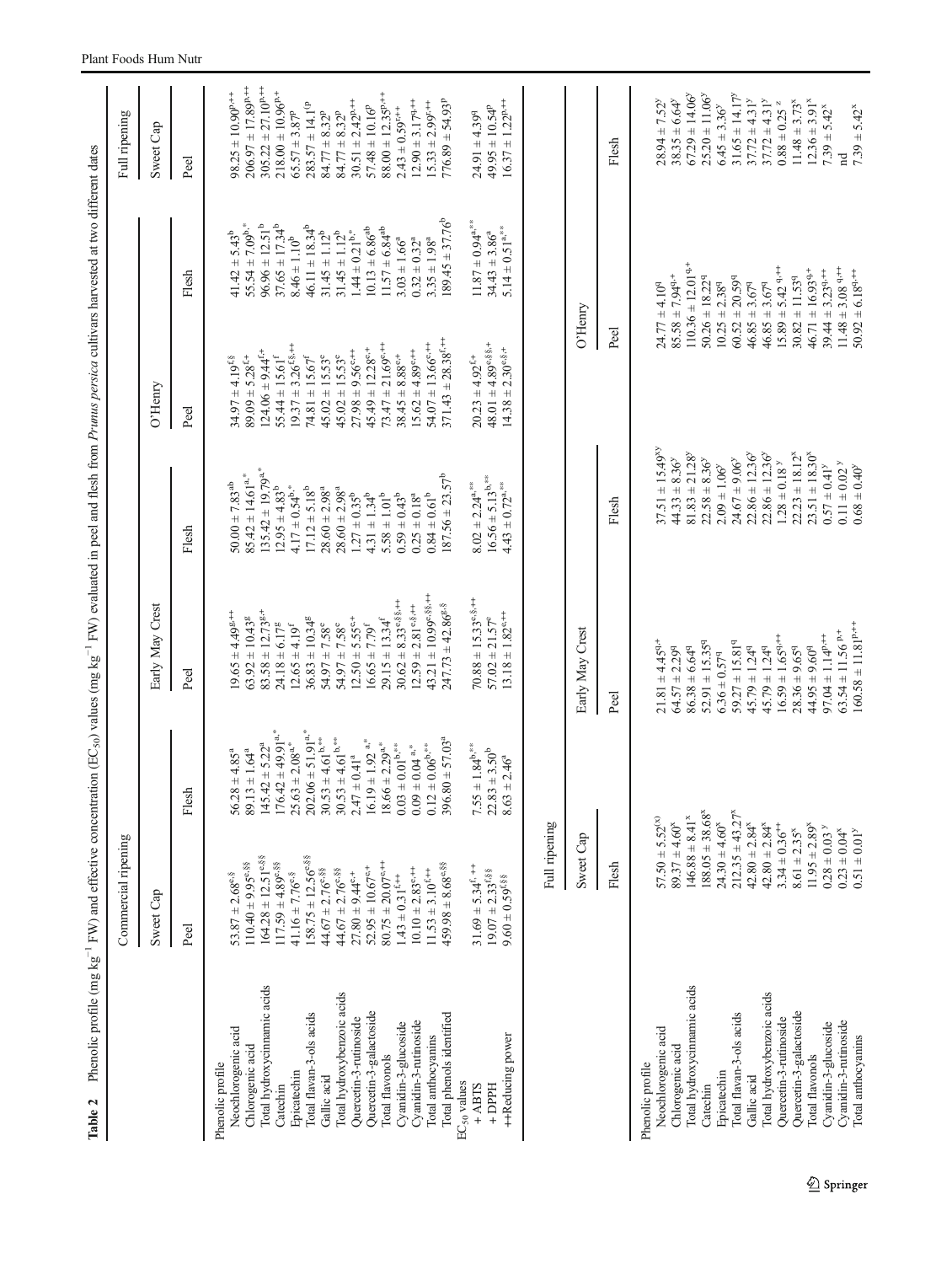|                                     | Full ripening                   |                           |                                 |                                   |                                  |
|-------------------------------------|---------------------------------|---------------------------|---------------------------------|-----------------------------------|----------------------------------|
|                                     | Sweet Cap                       | Early May Crest           |                                 | O'Henry                           |                                  |
|                                     | Flesh                           | Peel                      | Flesh                           | Ped                               | Flesh                            |
| Total phenols identified            | $414.49 \pm 51.90^8$            | $396.97 \pm 19.75^{p,++}$ | $153.55 \pm 22.38^{\circ}$      | $315.35 \pm 55.78$ <sup>p,+</sup> | $156.41 \pm 35.32^{\circ}$       |
| EC <sub>50</sub> values<br>$+ AHTS$ | $31.80 \pm 3.80$ <sup>y,*</sup> | $44.26 \pm 1.33^{p,*}$    | $63.54 \pm 5.02$ <sup>x,*</sup> | $10.21 \pm 3.20$ <sup>r+</sup>    | $43.46 \pm 10.57$ <sup>y."</sup> |
| + DPPH                              | $26.55 \pm 1.43^z$              | $38.99 \pm 0.81^{pq,+}$   | $63.62 \pm 5.23$ <sup>x</sup>   | $33.50 \pm 2.43$ <sup>q</sup>     | $41.32 \pm 7.79^{\circ}$         |
| ++Reducing power                    | $11.30 \pm 1.27$ <sup>x</sup>   | $9.69 \pm 0.46^{9}$       | $8.75 \pm 0.28$ <sup>y</sup>    | $8.83 \pm 0.299$ <sup>q</sup>     | $9.01 \pm 0.99^{\circ}$          |

within columns indicate significant differences  $p < 0.05$  with respect to harvest period for flesh. Different symbols \*, \*\*, for the same parameter, within columns indicate significant differences  $p < 0.05$  with respect to harvest period for flesh at each harvest p < 0.05. Different symbols §, §§, for the same parameter, within columns indicate significant differences p < 0.05 with respect to harvest period for peel at each harvest  $p < 0.05$ . Different symbols +,++, for the same parameter, within columns indicate significant differences between peel and flesh with respect to cultivar. ABTS+ (2,2-azinobis-3ethylbenzothiazoline-6-sulfonic acid radical cation); DPPH• (2,2-diphenyl-1-picrylhydrazyl radical). + EC50 (mg kg−1 FW): effective concentration at which 50 % of DPPH or ABTS radicals are

respect to harvest period for flesh at each harvest  $p < 0.05$ . Different symbols §, §§, for the same parameter, within columns indicate significant differences  $p < 0.05$  with respect to harvest period for peel at each harvest  $p < 0.05$ . Different symbols  $+$ , $+$ , for the same parameter, within columns indicate significant differences between peel and flesh with respect to cultivar. ABTS+ (2,2-azinobis-3-

radical). + EC50 (mg  $kg^{-1}$  FW): effective concentration at which 50 % of DPPH or ABTS radicals are

scavenged.  $\leftrightarrow$  EC<sub>50</sub> (mg kg<sup>-1</sup> FW): effective concentration at which the absorbance is 0.5

ethylbenzothiazoline-6-sulfonic acid

cavenged.  $\leftrightarrow$  EC<sub>50</sub> (mg kg<sup>-1</sup> FW): effective concentration at which the absorbance is 0.5

radical cation); DPPH. (2,2-diphenyl-1-picrylhydrazyl

 $\hat{Z}$  Springer

Two different flavonols were quantified: quercetin-3 rutinoside and quercetin-3-galactoside, which is consistent with previous works [[2](#page-6-0), [3](#page-6-0), [12](#page-6-0)]. Their contents differed between peel and flesh and were dependent on cultivar and ripening stage (Table [2](#page-4-0)). As for the other phenolics, the peel contained significantly higher flavonol concentration than the flesh (2- to 7-fold), the highest concentration being found in 'Sweet Cap ' and ' O 'Henry '. These results are in accordance with previous reports in a wide range of both peach and nectarine round cultivars [[5,](#page-6-0) [6\]](#page-6-0).

Overall, no clear trend was observed in phenolic content with ripening, in accordance with previous findings [ [2](#page-6-0)]. Peel total phenols of 'Sweet Cap' and 'Early May Crest' increased with ripening, while no change occurred in the flesh. In 'Sweet Cap' peel such an increase was due to the higher concentration of hydroxycinnamic acids (86 %), flavan-3-ols (79 %) and hydroxybenzoic acids (90 %) in respect to commercial ripening, while 'Early May Crest' showed an increased concentration of flavan-3-ols (61 %), flavonols (54 %) and anthocyanins (272 %). Other works found significant decrease in phenolic compounds during fruit ripening [[12\]](#page-6-0).

# Antioxidant Activities

Antioxidant activity was assessed by free radical scavenging (DPPH<sup>\*</sup> and ABTS<sup>\*+</sup>) and reducing power assays (Table [2\)](#page-4-0). The data were normalized and expressed as  $EC_{50}$  values (mg kg-1 FW) for comparison. Differences related to cultivar, tissue and ripening stage were observed. For any cultivar, ABTS' scavenging activity was higher in the peel than in the flesh at commercial ripening, in accordance with the findings of Loizzo et al. [[4](#page-6-0)] in fruits of Prunus persica, var. platycarpa. However, an opposite trend was shown at full ripening, when 'Early May Crest' and 'O'Henry' showed higher activity in the flesh (Table [2](#page-4-0)). All the cultivars exhibited the highest flesh ABTS' scavenging activity at full ripening, while no change was observed in the peel, except for 'Early May Crest ', whose activity decreased with ripening (Table [2](#page-4-0)). At both stages, the highest peel antioxidant activity was observed in 'Early May Crest ' and the lowest in ' O 'Henry '. In the flesh, cultivardependent differences were less evident, with Sweet Capuse ' showing the lowest activity at both stages.

Some discrepancies can be found between phenolic concentration and ABTS• scavenging activity. At both ripening dates, peel was a richer source of phenols than flesh. However, at full ripening, except for 'Sweet Cap ', antioxidant activity was higher in the flesh. Moreover, at commercial ripening, 'Early May Crest' showed the highest antioxidant activity among the different cultivars, but it contained the lowest total phenolic concentration. This discrepancy could be related to differences in the concentration of single phenolics, known to possess different antioxidant capacity, as well as to phenolics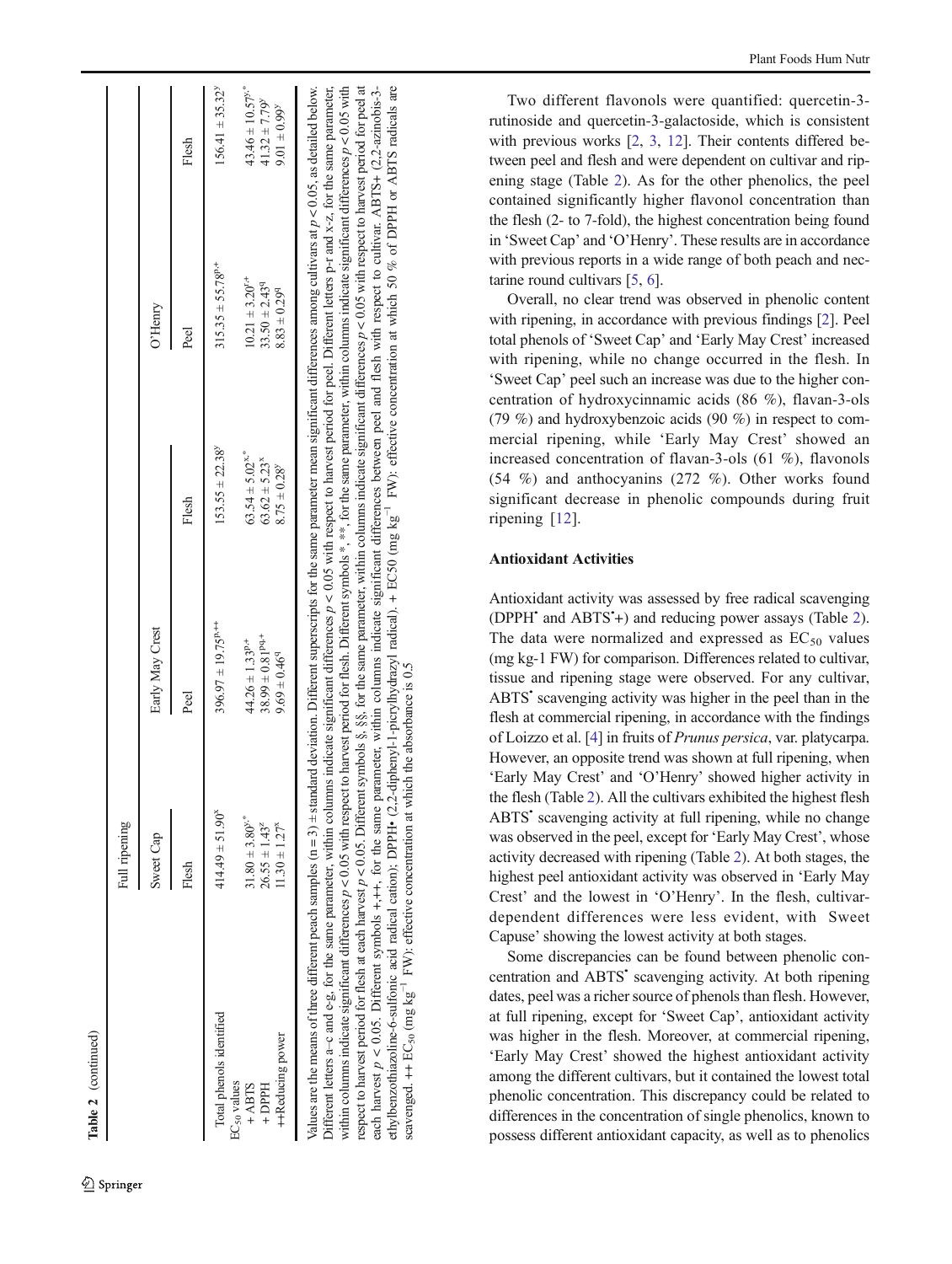<span id="page-6-0"></span>not measured in the present work, such as proanthocyanidins, which are present in high levels in *Prunus* sp. [\[28](#page-7-0), [29\]](#page-7-0).

DPPH<sup>•</sup> scavenging activity showed no clear trends during ripening as well as between the two tissues (Table [2](#page-4-0)). The only differences between flesh and peel activity were observed in 'O'Henry' and 'Early May Crest' fruits, at commercial and full ripening, respectively. DPPH<sup>•</sup> scavenging activity increased in 'Sweet Cap' peel and 'Early May Crest' flesh at full ripening while, at this stage, it decreased in 'O'Henry' peel. Among the cultivars, 'Sweet Cap' displayed the lowest activity at commercial ripening in the peel and at full ripening in the flesh. At full ripening the highest DPPH<sup>•</sup> antioxidant activity in the flesh was shown by 'Early May Crest', similarly to what observed for ABTS<sup>•</sup> scavenging.

Reducing potential differed among the cultivars (Table [2\)](#page-4-0). As for DPPH<sup>•</sup> scavenging activity, the lowest reducing power of the peel at commercial ripening was displayed by 'Sweet Cap', which at full ripening exhibited instead the highest activity in both tissues. No cultivar-dependent difference was observed in the flesh at commercial ripening. During ripening, flesh activity generally underwent an increase while in the peel it showed an opposite trend in 'Sweet Cap' (increase) and 'O'Henry' (decrease). Peel reducing potential was higher than flesh one in 'Early May Crest' and 'O'Henry' fruit at commercial ripening and in 'Sweet Cap' at full ripening (Table [2](#page-4-0)).

Summarizing data recorded by the three different assays, it emerges that at commercial ripening 'Early May Crest' peel has always the highest antioxidant activity, while at full ripening 'O'Henry' peel displays the lowest antioxidant activity among the tested cultivars. Generally, peel activity is higher than flesh at commercial ripening while at full ripening differences between tissues are less clear. Finally, flesh antioxidant activity tends to increase during ripening, while in the peel this trend is only shown by 'Sweet Cap' fruit.

# **Conclusion**

Evaluation of the nutritional value of fruit during the ripening process can help to estimate the optimal date for harvesting to achieve the best quality for both fresh consumption and processing. Carotenoids levels were higher in the peel than in the flesh at commercial ripening, while phenolics, particularly total hydroxycinnamic acids, total flavonols and total anthocyanins, were more concentrated in the peel irrespective of the harvesting stage. 'O'Henry' was the richest in carotenoids despite a ripening-dependent decrease in the peel, whereas 'Sweet Cap' had the highest phenols content, which further increased in the peel during ripening. The micronutrients content was balanced, which can be considered as a positive fact with respect to ideal quality of fruit, suggesting the peel peach as a potential source of high-value components for functional

foods and nutraceutical applications, as well as for nutritional and pharmaceutical purposes.

#### Compliance with Ethical Standards

Conflict of Interest We declare not conflict of interest.

Human and Animal Rights This article does not contain any studies with human or animal subjects.

# **References**

- 1. Camejo D, Martí MC, Román P et al (2010) Antioxidant system and protein pattern in peach fruits at two maturation stages. J Agric Food Chem 58:11140–11147. doi[:10.1021/jf102807t](http://dx.doi.org/10.1021/jf102807t)
- 2. Tomás-Barberán FA, Gil MI, Cremin P et al (2001) HPLC-DAD-ESIMS analysis of phenolic compounds in nectarines, peaches, and plums. J Agric Food Chem 49:4748–4760. doi[:10.1021/jf0104681](http://dx.doi.org/10.1021/jf0104681)
- 3. Chang S, Tan C, Frankel EN, Barrett DM (2000) Low-density lipoprotein antioxidant activity of phenolic compounds and polyphenol oxidase activity in selected clingstone peach cultivars. J Agric Food Chem 48:147–151. doi[:10.1021/jf9904564](http://dx.doi.org/10.1021/jf9904564)
- 4. Loizzo MR, Pacetti D, Lucci P et al (2015) Prunus persica var. Platycarpa (Tabacchiera peach): bioactive compounds and antioxidant activity of pulp, peel and seed ethanolic extracts. Plant Foods Hum Nutr 70:331–337. doi: [10.1007/s11130-015-0498-1](http://dx.doi.org/10.1007/s11130-015-0498-1)
- 5. Cantín CM, Moreno MA, Gogorcena Y (2009) Evaluation of the antioxidant capacity, phenolic compounds, and vitamin C content of different peach and nectarine [Prunus persica (L.) batsch] breeding progenies. J Agric Food Chem 57:4586–4592. doi:[10.1021](http://dx.doi.org/10.1021/jf900385a) [/jf900385a](http://dx.doi.org/10.1021/jf900385a)
- 6. Gil MI, Tomas-Barberan FA, Hess-Pierce B, Kader AA (2002) Antioxidant capacities, phenolic compounds, carotenoids, and vitamin C contents of nectarine, peach, and plum cultivars from California. J Agric Food Chem 50:4976–4982. doi[:10.1021](http://dx.doi.org/10.1021/jf020136b) [/jf020136b](http://dx.doi.org/10.1021/jf020136b)
- 7. Scattino C, Castagna A, Neugart S et al (2014) Post-harvest UV-B irradiation induces changes of phenol contents and corresponding biosynthetic gene expression in peaches and nectarines. Food Chem 163:51–60. doi:[10.1016/j.foodchem.2014.04.077](http://dx.doi.org/10.1016/j.foodchem.2014.04.077)
- 8. Remorini D, Tavarini S, Degl'Innocenti E et al (2008) Effect of rootstocks and harvesting time on the nutritional quality of peel and flesh of peach fruits. Food Chem 110:361–367. doi[:10.1016/j.](http://dx.doi.org/10.1016/j.foodchem.2008.02.011) [foodchem.2008.02.011](http://dx.doi.org/10.1016/j.foodchem.2008.02.011)
- 9. Tavarini S, Gil MI, Tomas-Barberan FA et al (2011) Effects of water stress and rootstocks on fruit phenolic composition and physical/ chemical quality in Suncrest peach. Ann Appl Biol 158:226–233. doi[:10.1111/j.1744-7348.2010.00457.x](http://dx.doi.org/10.1111/j.1744-7348.2010.00457.x)
- 10. Álvarez-Fernández A, Melgar JC, Abadía J, Abadía A (2011) Effects of moderate and severe iron deficiency chlorosis on fruit yield, appearance and composition in pear (Pyrus communis L.) and peach (Prunus persica (L.) batsch). Environ Exp Bot 71:280– 286. doi[:10.1016/j.envexpbot.2010.12.012](http://dx.doi.org/10.1016/j.envexpbot.2010.12.012)
- 11. Buendía B, Allende A, Nicolás E et al (2008) Effect of regulated deficit irrigation and crop load on the antioxidant compounds of peaches. J Agric Food Chem 56:3601–3608. doi[:10.1021](http://dx.doi.org/10.1021/jf800190f) [/jf800190f](http://dx.doi.org/10.1021/jf800190f)
- 12. Scordino M, Sabatino L, Muratore A et al (2012) Phenolic characterization of Sicilian yellow flesh peach (Prunus persica L.)